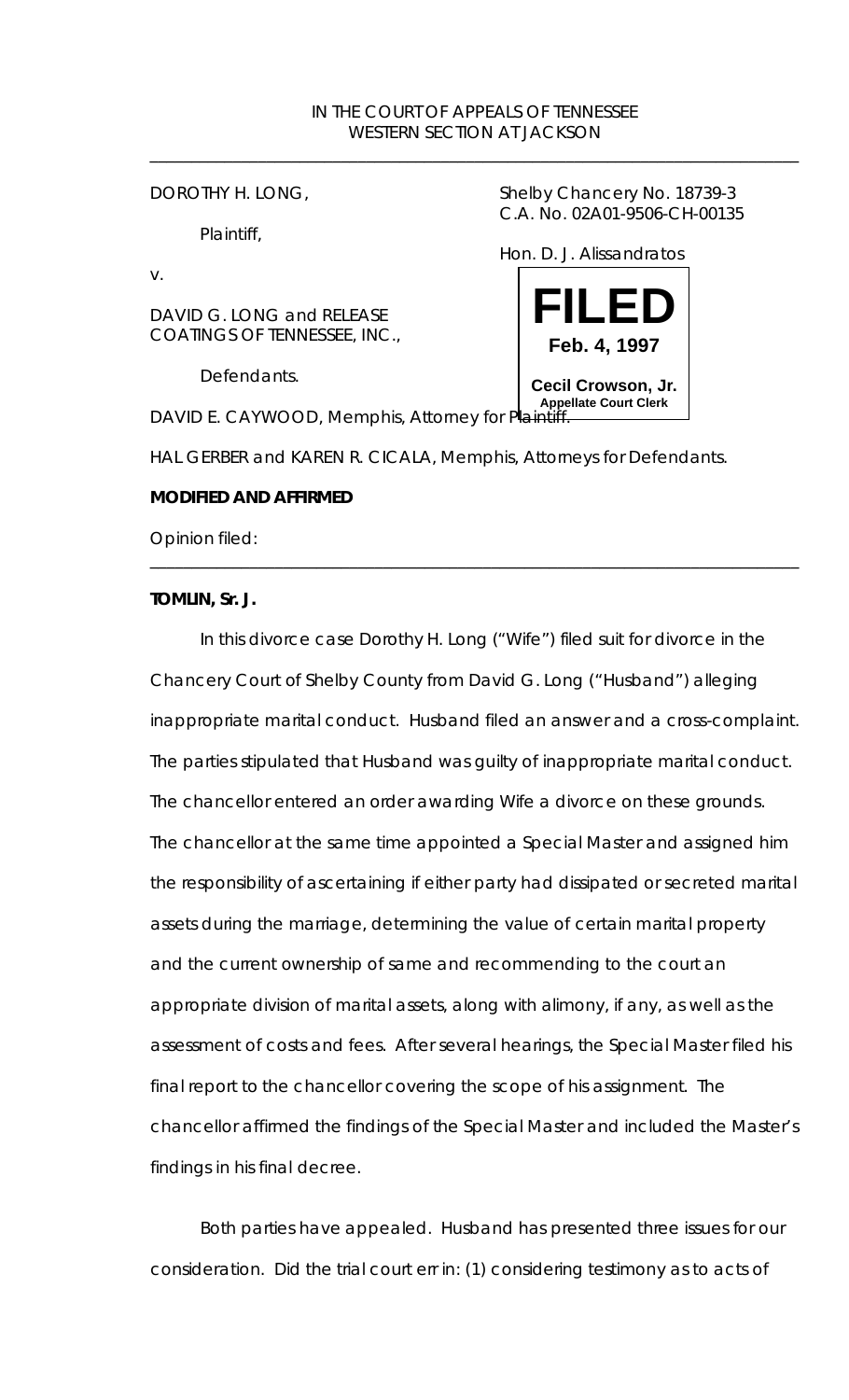inappropriate marital conduct and adultery? (2) making the distribution of the marital property and (3) awarding Wife her attorney fees and expenses?

Wife has submitted five issues for our consideration: Did the trial court err: (1) in awarding her rehabilitative alimony as opposed to alimony *in futuro*; (2) in failing to find that the waiving of Husband's interest in his mother's home constituted a dissipation of marital assets; (3) in using replacement value as opposed to fair market value in evaluating the household furnishings; (4) in awarding certain certificates of deposits to Wife which were no longer were in existence; (5) in ordering Wife to pay 50% of the Special Master's fees and expenses? For the reasons hereinafter stated, we modify and affirm.

The parties were married in 1953 and separated in 1990. Four children were born of the marriage, all of whom have reached adulthood. The record is uncontradicted that during this marriage of long duration Wife performed all the basic homemaking activities and was also the dominant caregiver of the children, in addition to performing all the general maintenance on the home and yard. Husband is president and sole stockholder of Release Coatings, Inc., a business he began some twenty-five years ago that provides a variety of services to the baking industry in the southeast. The record reflects that Wife worked part-time as a bookkeeper at Release Coatings from 1974 to 1990.

As previously noted, Wife's suit for divorce was based upon inappropriate marital conduct, which was later stipulated to by Husband. While not related to the issues before us, it might be noted that the chancellor appointed a Special Master prior to the entry of the decree for divorce to investigate certain financial matters relative to Husband and Release Coatings. After the divorce decree was entered the chancellor once again appointed a Special Master, the order specifying his duties, stated in part as follows: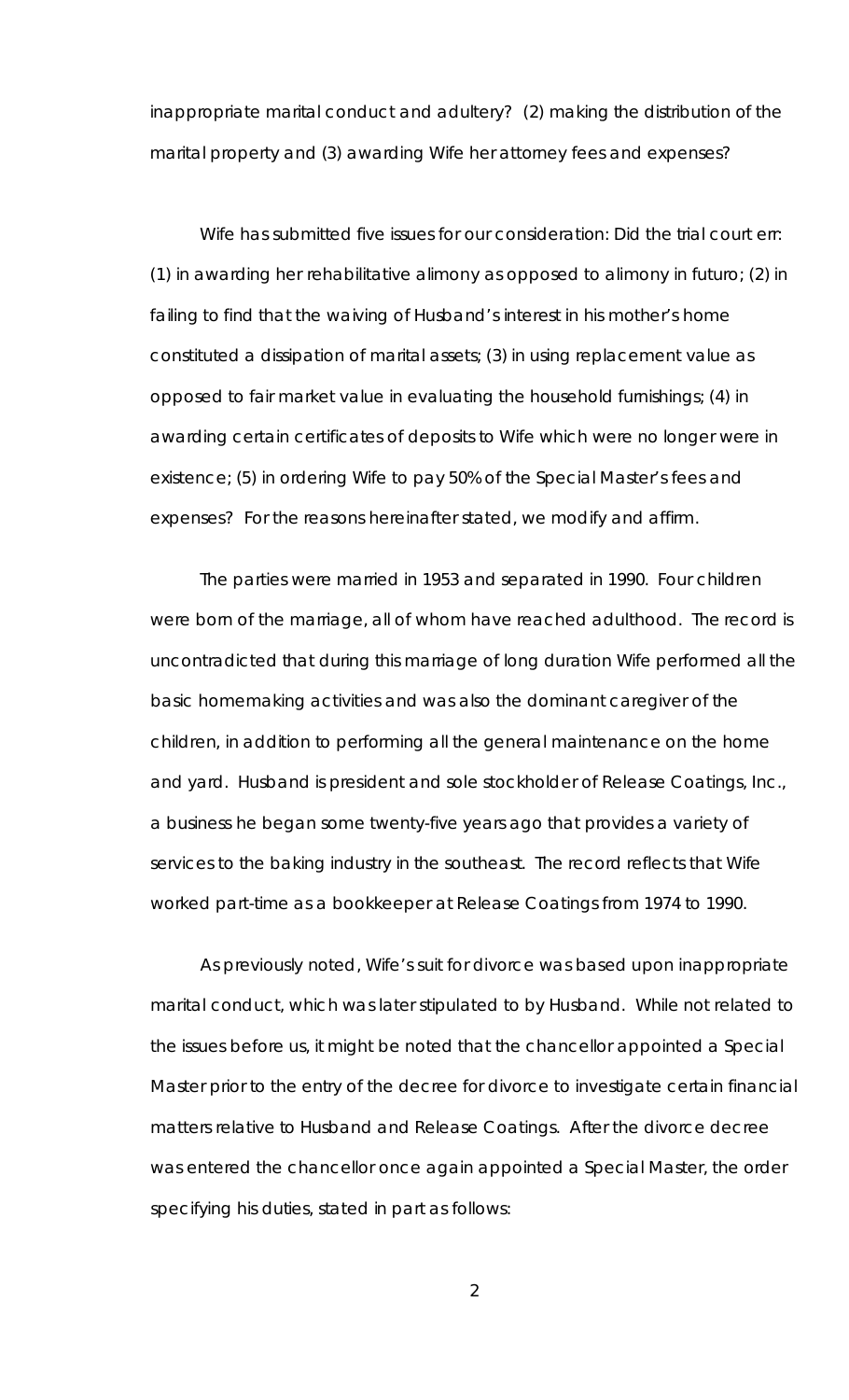... as is necessary to identify and value any additional marital and separate assets of the parties, if any, on or before 2 Jan 92, determine if either party has dissipated or secreted marital assets during the term of the marriage, and determine the income and expenses of the respective parties; this matter is further referred to the Special Master for the purpose of recommending to this court an appropriate division of marital property, including any adjustment for dissipated assets, if any, what alimony, if any, should be awarded to Plaintiff, what attorneys fees and suit expenses of Plaintiff's, should be paid by defendant, if any, the allocation of the Special Master fee and make any further recommendations to the court that may be appropriate.

The Special Master held a total of four hearings. The Master filed his initial "Final Report," which was objected to by both parties. He subsequently filed his "Amended and Supplemental Final Report" which was objected to by Wife. The chancellor then entered a final decree affirming the Special Master's Supplemental Final Report. This appeal followed.

# I. Consideration of Specific Acts of Fault by the Court

Husband initially contends that the Special Master erred in taking proof from Wife concerning specific acts of inappropriate marital conduct, which he contends should have been prohibited as a result of his stipulating that he was at fault in the breakup of the marriage. Because of this stipulation he contends that the Special Master should not have heard testimony from Mrs. Long concerning his physical abuse of her, his public emotional abuse of her, his involvement in what clearly appeared to be an on going adulterous relationship and lastly, but by no means least, an ongoing process of secreting and/or dissipating marital assets.

This contention must fail for at least two reasons. First of all, as to this issue Husband has failed to comply with 27(a)(7) T.R.A.P., which requires all arguments in an appellant's brief to contain "citations to the authorities and appropriate reference to the record (which may be quoted verbatim) relied on." Furthermore, Rule 6, Rules of the Court of Appeals, provides as follows: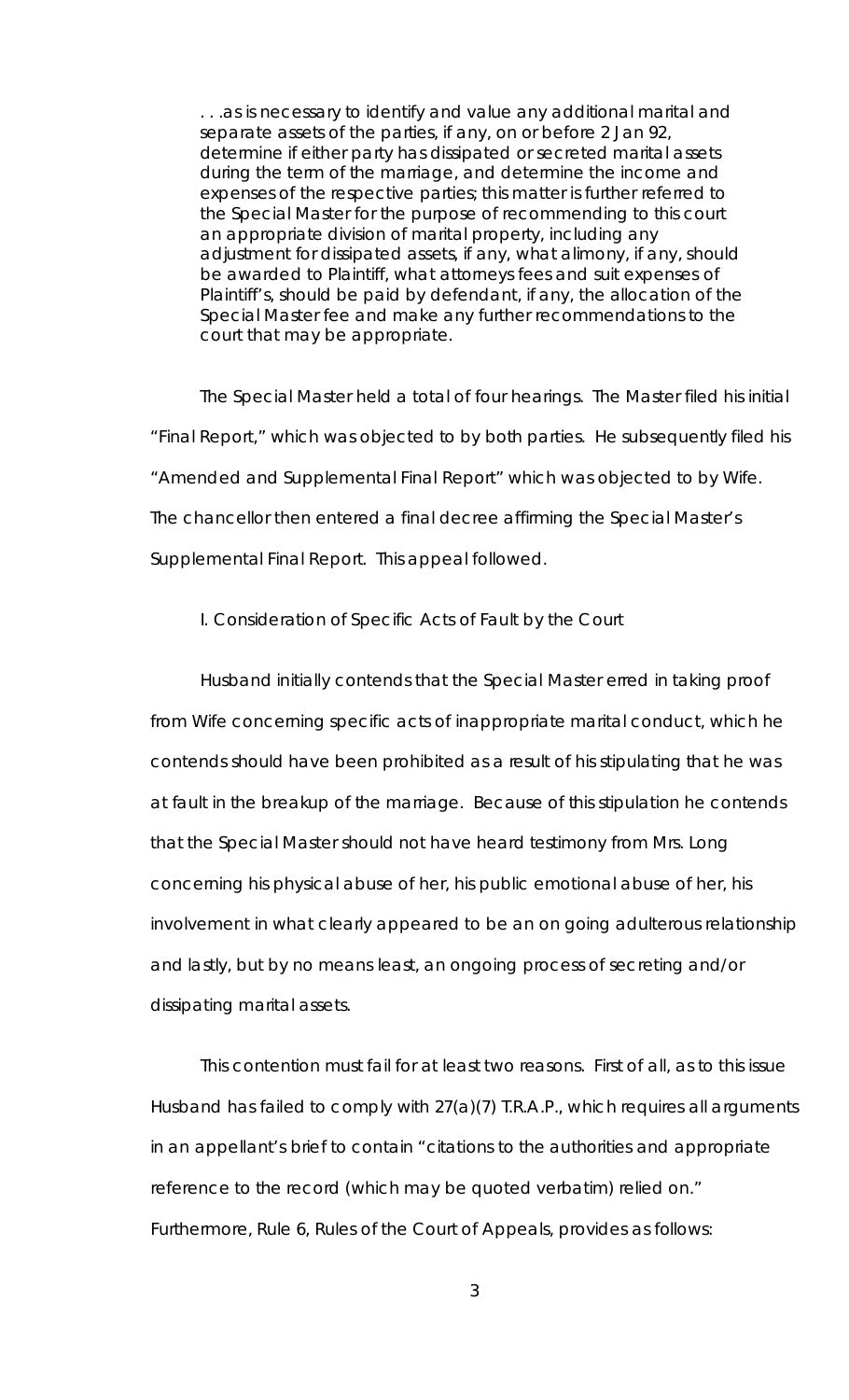(a) Written argument in regard to each issue on appeal shall contain:

1. A statement by the Appellant of the alleged erroneous action of the Trial Court which raises the issue and a statement by the Appellee of any action of the Trial Court which is relied upon to correct the alleged error, with citation to the Record where the erroneous or corrective action is recorded.

2. A statement showing how such alleged error was seasonably called to the attention of the Trial Judge with citation to that part of the Record where Appellant's challenge of the alleged error is recorded.

3. A statement reciting wherein Appellant was prejudiced by such alleged error, with citations to the Record showing where the resultant prejudice is recorded.

4. A statement of each determinative fact relied upon with citation to the Record where evidence of each such fact may be found.

(b) No complaint of or reliance upon action by the Trial Court will be considered on Appeal unless the argument thereon contains a specific reference to the page or pages of the Record where such action is recorded. No assertion of fact will be considered on Appeal unless the argument upon such assertion contains a reference to the page or pages of the Record where evidence of such fact is recorded.

This court has held on several occasions that where a party in its brief on

appeal has advanced certain arguments or has set forth what he or she alleged

to be facts without any citation to the record, this court is not under a duty to

minutely search the record to verify these unsupported allegations. Schoen v.

J.C. Bradford and Co., 642 S.W.2d 420, 426 (Tenn. App. 1982). We accordingly

hold that issue is without merit.

### II. The Distribution of Marital Property

In his brief Husband frames this issue as follows: "Did the court err in making distribution of marital property?" Reacting to this broad-based statement, the answer would be "no." It is the court's responsibility to make a "distribution of marital property." However, in attempting to analyze Husband's argument in support of this issue, it appears that he contests the following: (1) the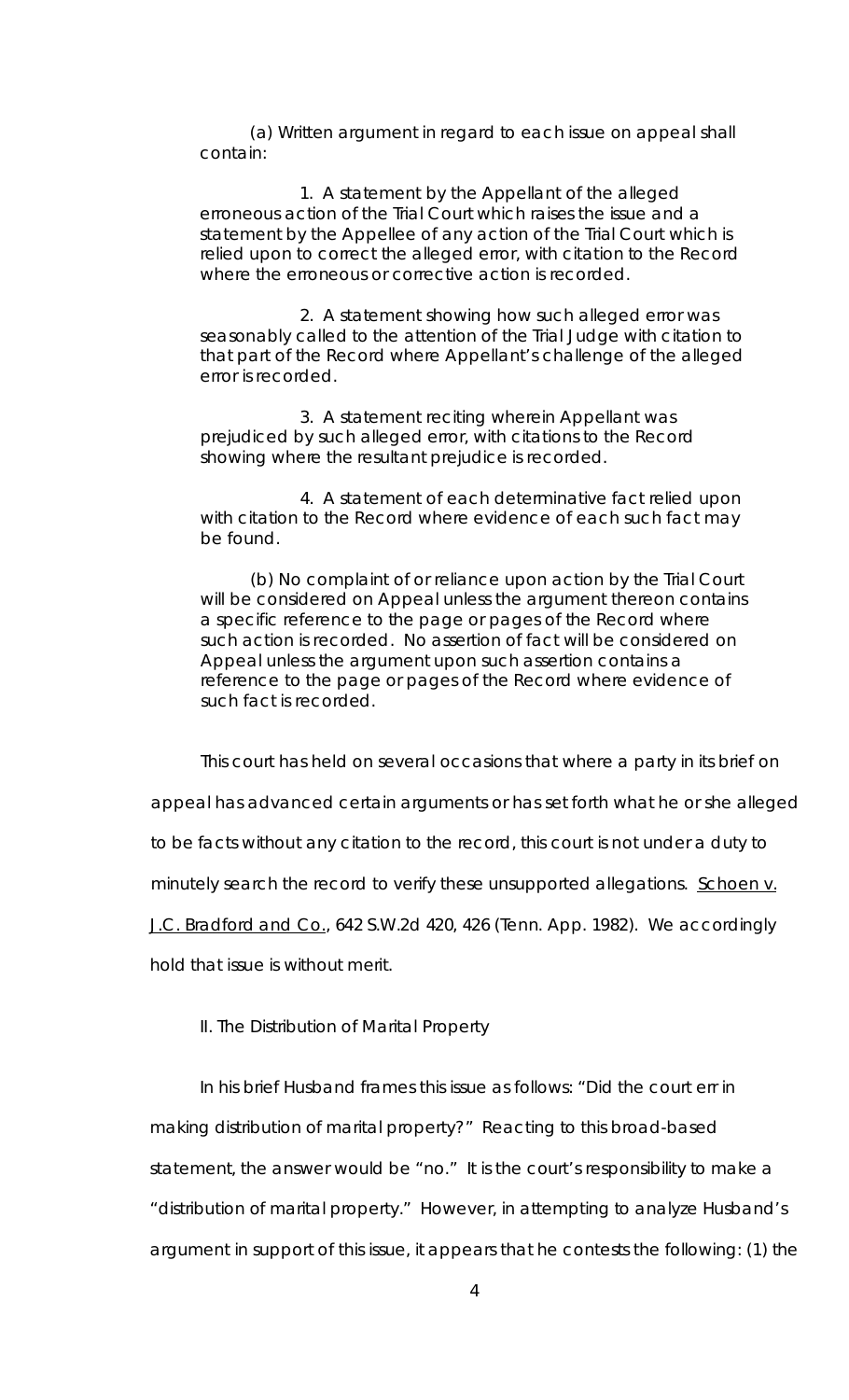finding by the Special Master that he dissipated marital assets; (2) the appraisal of the Holmes Road property, owned 25% by Husband and 75% by Release Coatings; (3) the manner of division of the parties' corporate interests; and (4) the amount of wages earned by Wife. In addition, there appears to be an issue in a footnote by Husband concerning the evaluation of Husband's corporate stock in Release Coatings. This is a non issue, inasmuch as the parties agreed that the Special Master would be the one who personally valued the stock in accordance with the rules. In addition, Husband offers no proof as to what he contends the value of the stock should be.

The four above-mentioned sub-issues presented by Husband are findings of fact that were made by the Special Master and confirmed by the trial court. Our court has frequently held that where findings of fact have been made by a Special Master and concurred in by the trial judge they are conclusive on appeal unless this court should find there is no material evidence to support them. *See* In Re: Estate of Tipps, 907 S.W.2d 400 (Tenn. 1995).

As for the secretion and/or dissipation of marital property, the Special Master found and the chancellor concurred, that Husband had dissipated \$147,697.87 of the parties' assets. The Special Master's final and supplemental reports outline in detail the method and manner in which Husband accomplished this. From reviewing this record, we are of the opinion that there is more than "any material evidence" to support the Special Master's findings. The record is replete with examples of Husband's efforts to attempt to avoid any responsibility for the dissipation of these marital assets. As a result of all this the Special Master concluded and the chancellor concurred, that Husband's credibility was found to be woefully wanting. The record reflects repeated instances of contradictory testimony by Husband, as well as repeated incidents of a lack of cooperation with the Special Master.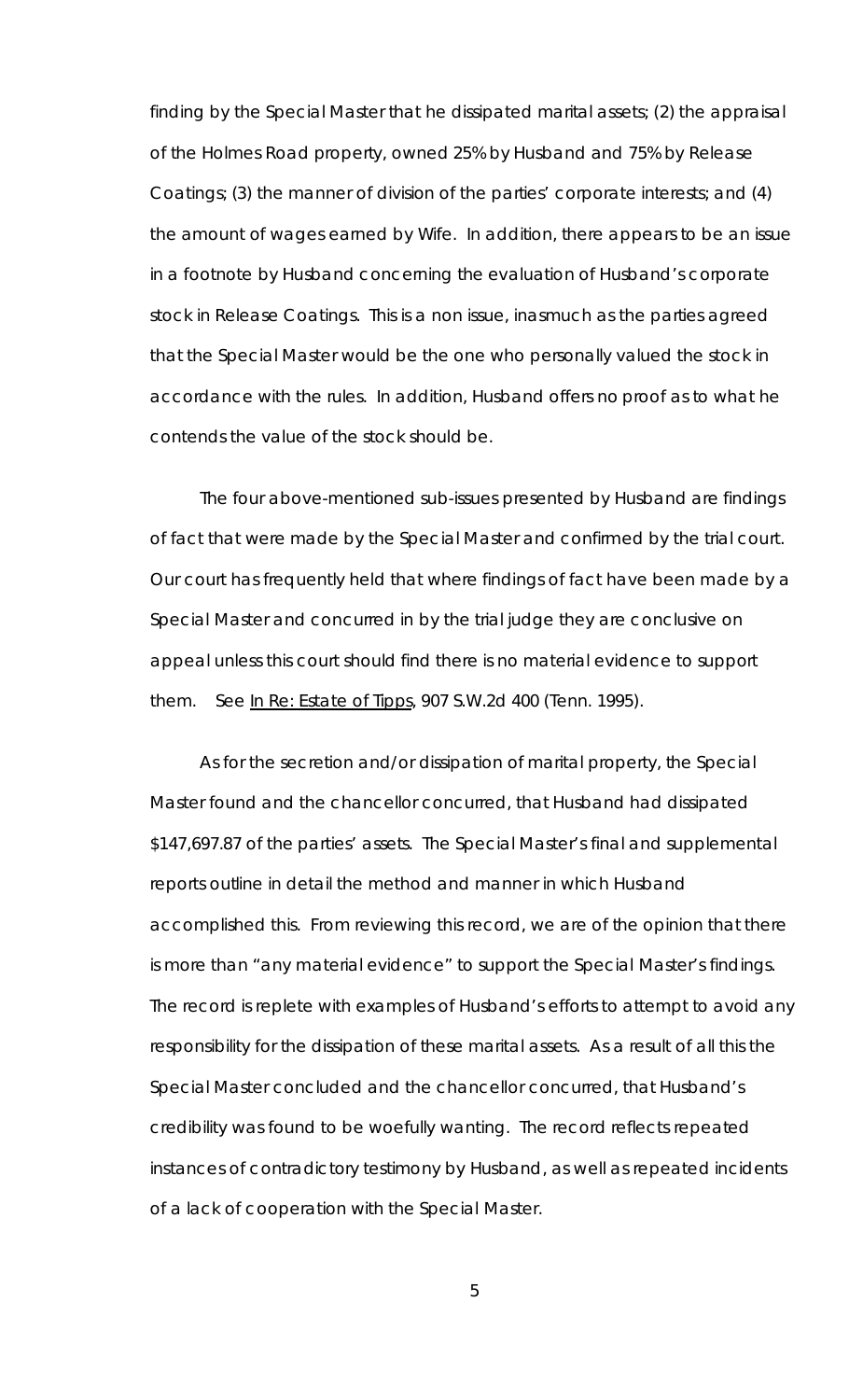Regarding the evaluation of the Holmes Road Property. The record reflects that Release Coatings owns 75% interest in the property, while Husband personally owned the remaining 25%. As early as January 1992, in his first report the Special Master noted that the property had been professionally appraised at \$367,000.00. Following the decree of divorce the chancellor again called on the Special Master to further evaluate the parties' assets. In his final report the Special Master again valued the property at the same figure as stated above. Husband filed objections to the Special Master's final report, but did not make any objection to the appraised valuation of the Holmes Road property. At a subsequent hearing in December 1993, Husband again failed to present any data regarding the value of the Holmes Road property. Husband's effort to have the Special Master consider a subsequent appraisal filed by him at a much later date, after several hearings, was too late. This court in Hopkins v. First Tennessee Bank, 560 S.W.2d 916, 918 (Tenn. App. 1977), stated that "as a general rule a Master's Report unexcepted to below may not be complained of on appeal." This issue is also without merit.

## B. The Issue of Release Coatings' Stock

Husband contends that the trial court erred in the distribution of Release Coatings' corporate stock between the two parties. This is a non-issue, because of Husband's misconstruction of the order of the Special Master. The Special Master's report reflects that Wife was awarded Release Coatings' 75% ownership in the Holmes Road property, valued at \$275,250.00.<sup>1</sup> Wife was in no way awarded any corporate stock in Release Coatings, leaving Husband as the sole stockholder.

<sup>1</sup> The record reflects that Husband was the sole stockholder of Release Coatings and that he ran the business as a sole proprietorship. The master considered that financially Husband and Release Coatings were one and the same.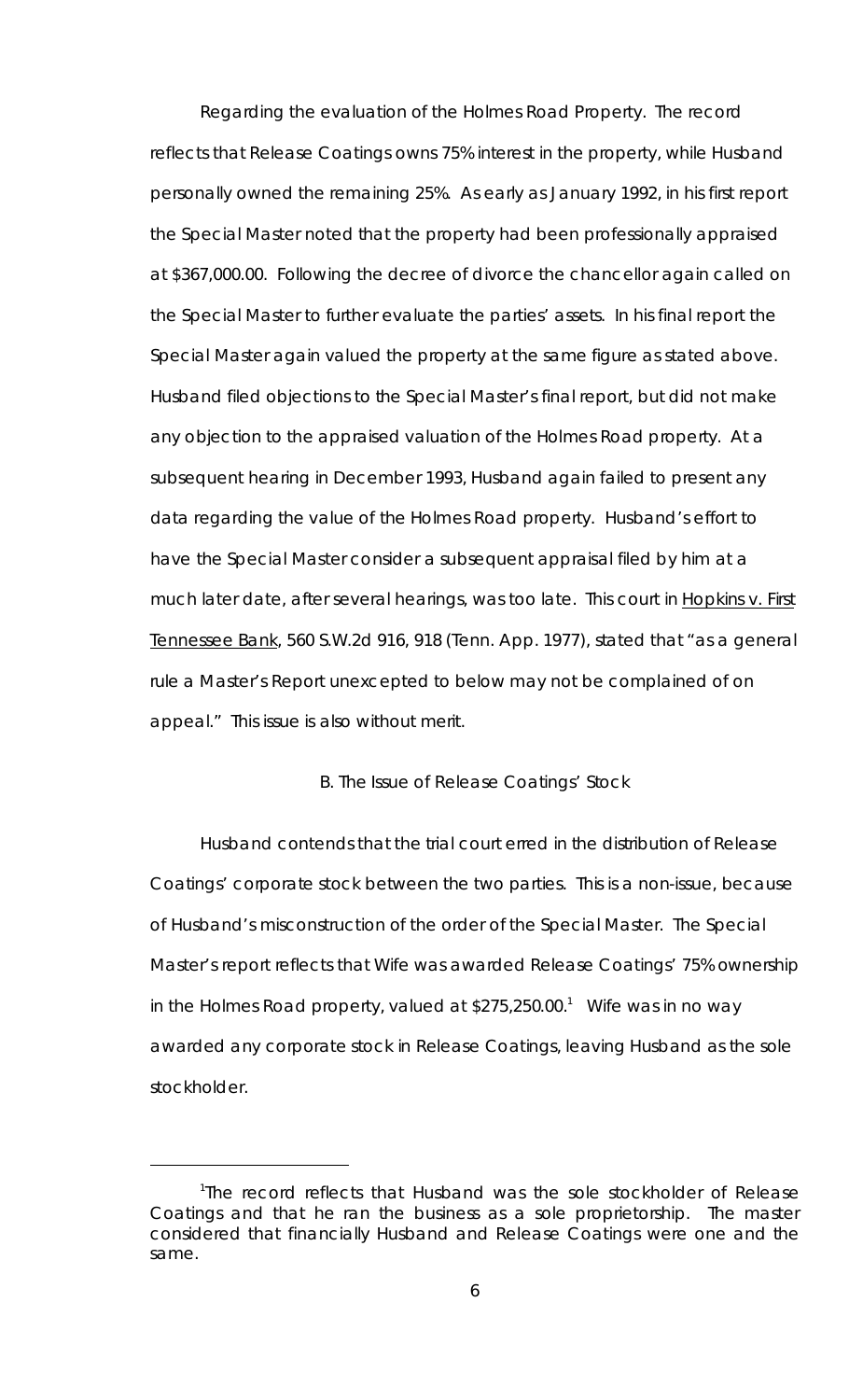#### C. Wife's Wages at Release Coatings

Wife contended that she was due wages from Release Coatings for the period April 2nd thru July 26, 1990. At the hearing Husband took the position that she had been paid in full. Wife stated that she had not been paid. The Special Master and the chancellor thereafter accepted Wife's version. Here again we have concurrent findings of the Special Master and the chancellor with material evidence supporting the finding. This issue is resolved in favor of Wife.

III Wife's Attorney Fees

Husband contends that the Special Master and the chancellor separately and concurrently erred in awarding Wife's attorney fees. Husband was required to pay attorney fees and other litigation expenses to Wife in an amount slightly in excess of \$31,000.00. Included in this figure is \$3,134.00 to cover the cost of a private investigator hired by Wife in preparation for trial concerning Husband's alleged adulterous relationship with his current girlfriend.

The award of attorney fees by the trial court is considered an award of alimony. Cranford v. Cranford, 772 S.W.2d 48 (Tenn. App. 1989). On appeal this court will not interfere with the trial court's decision awarding attorney fees except where there is a clear showing that the trial court reached the wrong conclusion, with a result that manifest justice would be done if the award is allowed to stand. *See* Hanover v. Hanover, 775 S.W.2d 612 (Tenn. App. 1989).

From reviewing this record this court finds sufficient evidence to convince us that the trial court did not abuse its discretion in this regard. Considering the relative earning capacity of the parties, Husband has continuing ability to earn through his solely-owned business, but Wife has very little opportunity for future employment. Their past earning histories reflect this as well. Not only did the Special Master so find, but the record also supports the fact that most of these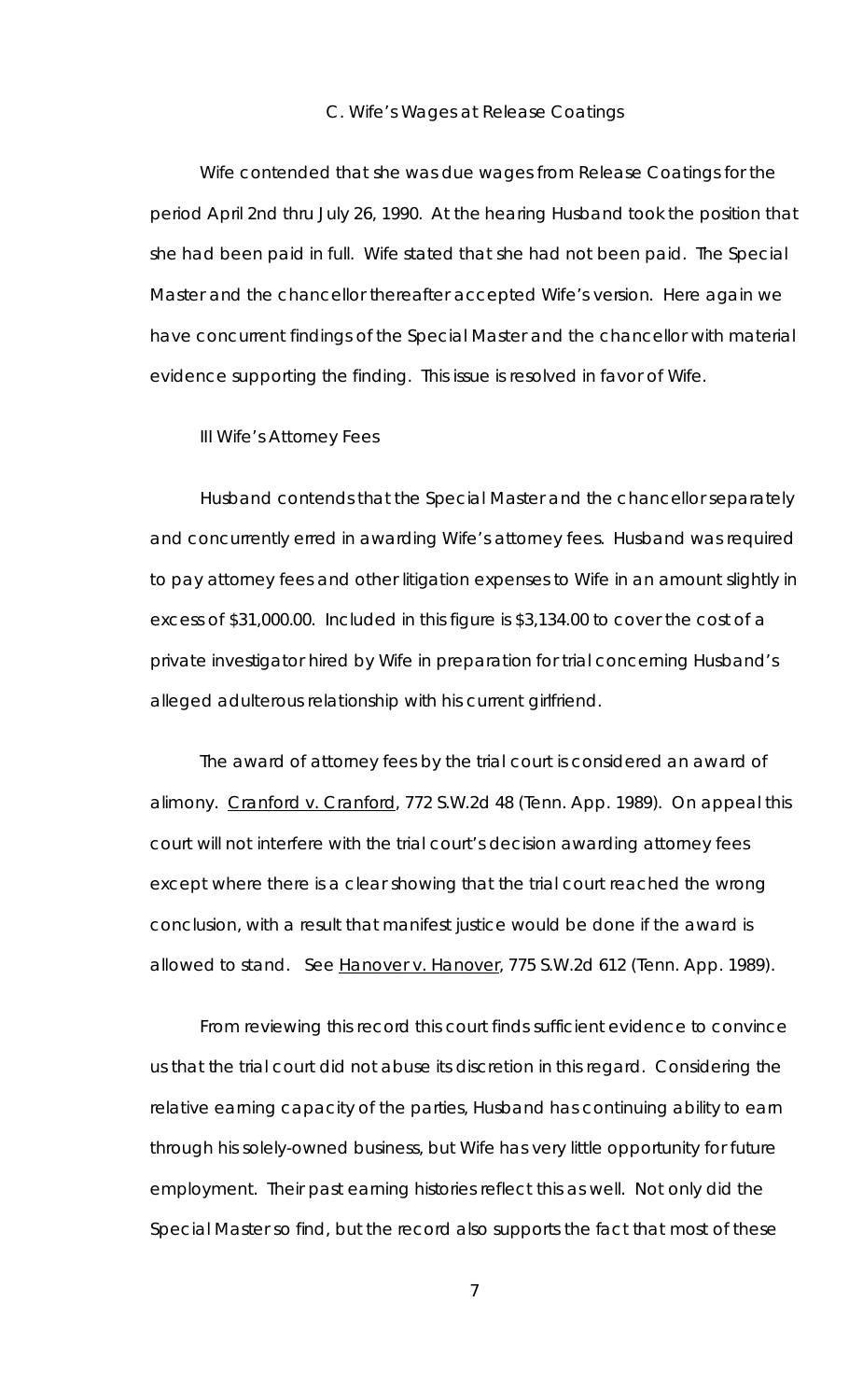hearings were brought about as a result of the actions of Husband in seeking to secret a large portion of the marital assets, along with his dilatory tactics in trying to prevent their discovery. Under the circumstances we are of the opinion that the Special Master and the chancellor were correct in ordering that these fees to be borne by Husband and that it was not an abuse of discretion. Accordingly we find that this issue is without merit.

#### Wife's Issues.

Having disposed of the issues of Husband, we now begin our consideration of the issues presented on appeal by Wife. First, Wife contends that the court erred in awarding her rehabilitative alimony rather than alimony *in futuro*.

In cases dealing with issues such as the one presently before us, where the matters under consideration were submitted first to a Special Master and then passed upon by the chancellor, we observe that while concurrent findings of fact are binding on this court as a reviewing court if they are supported by any material evidence, such a rule does not apply to questions of law or to mixed questions of law and fact. Bubis v. Blackman, 435 S.W.2d 492, 498 (Tenn. App. 1968). The trial court awarded Wife rehabilitative alimony in the amount of \$1,835.00 per month, plus Wife's monthly health insurance premiums, until she reaches the age of sixty-five, dies or remarries, whichever comes first.

In this state, there is a recognized preference for rehabilitative alimony. However, when the court finds that rehabilitation is not feasible, we may grant alimony *in futuro*. Self v. Self, 86 S.W.2d 360, 361 (Tenn. 1993). While the concurrent findings of the Special Master and the chancellor below as to the amount of rehabilitative alimony are binding upon this court if we find there is any material evidence to support it, on the other hand there is no presumption of correctness attaching to the categorizing this alimony as rehabilitative.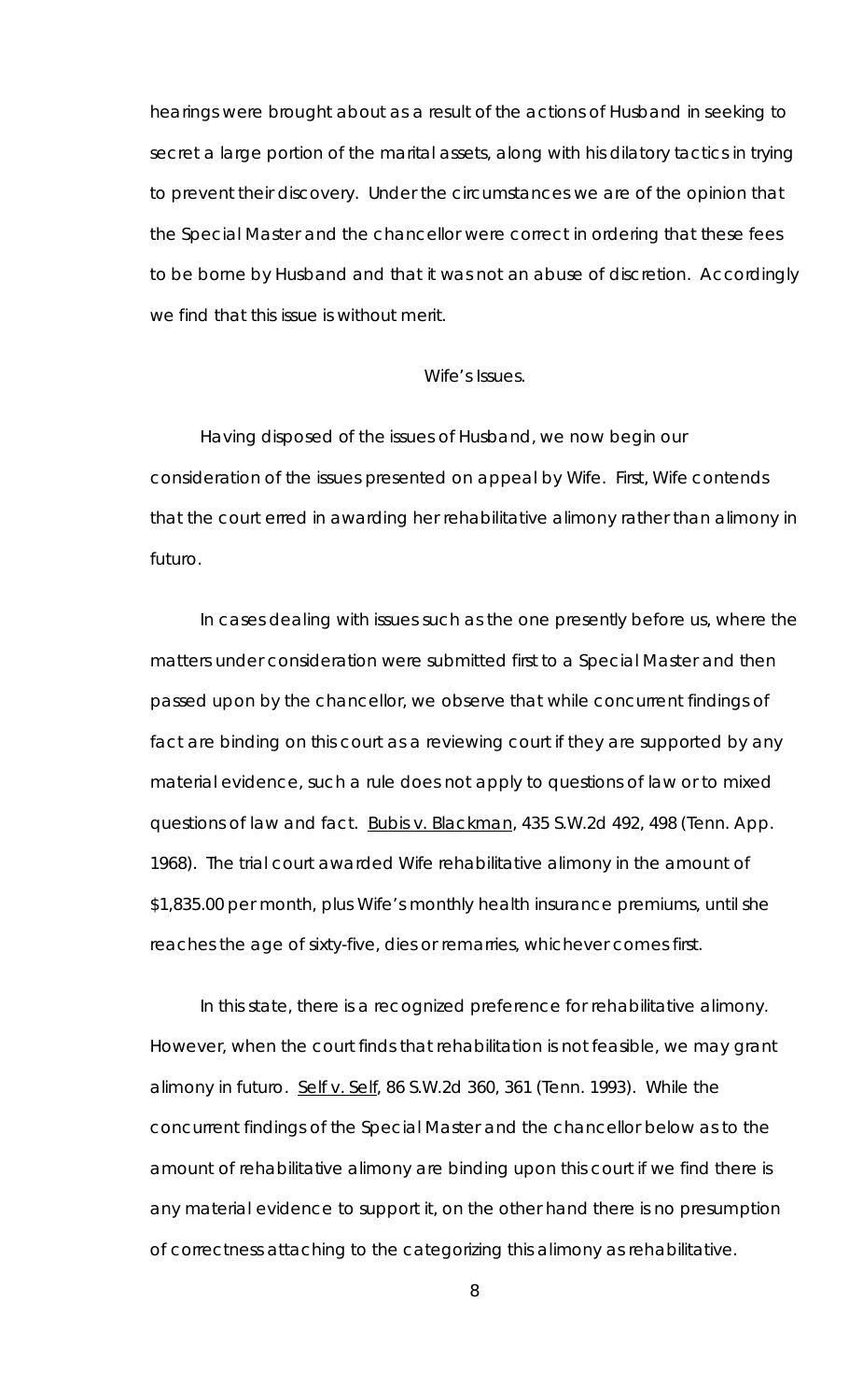Although there is no absolute formula for determining the amount of alimony to be paid, the need of the spouse seeking support is one of the more important factors. Furthermore, the ability to pay by the other spouse is also to be considered. Cranford v. Cranford, 772 S.W.2d 48, 50 (Tenn. App. 1989). In addition, fault of the paying spouse in the breakup of the marriage may also be considered. Gilliam v. Gilliam, 776 S.W.2d 81 (Tenn. App. 1988). Furthermore, our courts recognize that the party obtaining the divorce is not to be left in a worse financial situation than he/she was before the opposite party's misconduct brought about a termination of the marriage. See Shackleford v. Shackleford, 611 S.W.2d 598, 601 (Tenn. App. 1980).

In his most comprehensive Final Report and Amended Final Report, the Special Master set out the various statutory factors that he considered in reaching the conclusion that Wife was entitled only to rehabilitative alimony rather than alimony *in futuro*. The parties were married for thirty-nine years. At the time of the proceedings below, the Husband was sixty years of age while Wife was sixty-one. As to the parties' relative earning capacity, experience, skills etc., the Master's report stated:

However, due to the Husband's long experience in his business of Release Coatings of Tennessee, Inc., his vocational skills, employability and earning capacity still appear to be excellent, despite his health condition.

Her [Wife] physical and mental health appear to be good. Her vocational skills are apparently limited to that of seamstress or parttime bookkeeper. Accordingly, her employability and earning capacity appear to be low.

\* \* \* \*

. . . The proof shows that the Wife regularly worked in the Husband's business as a bookkeeper while at the same time performing her duties as a homemaker and raising four children. The Special Master therefore finds that the Wife made substantial and tangible contributions to the education, training and increased earning power of the Husband.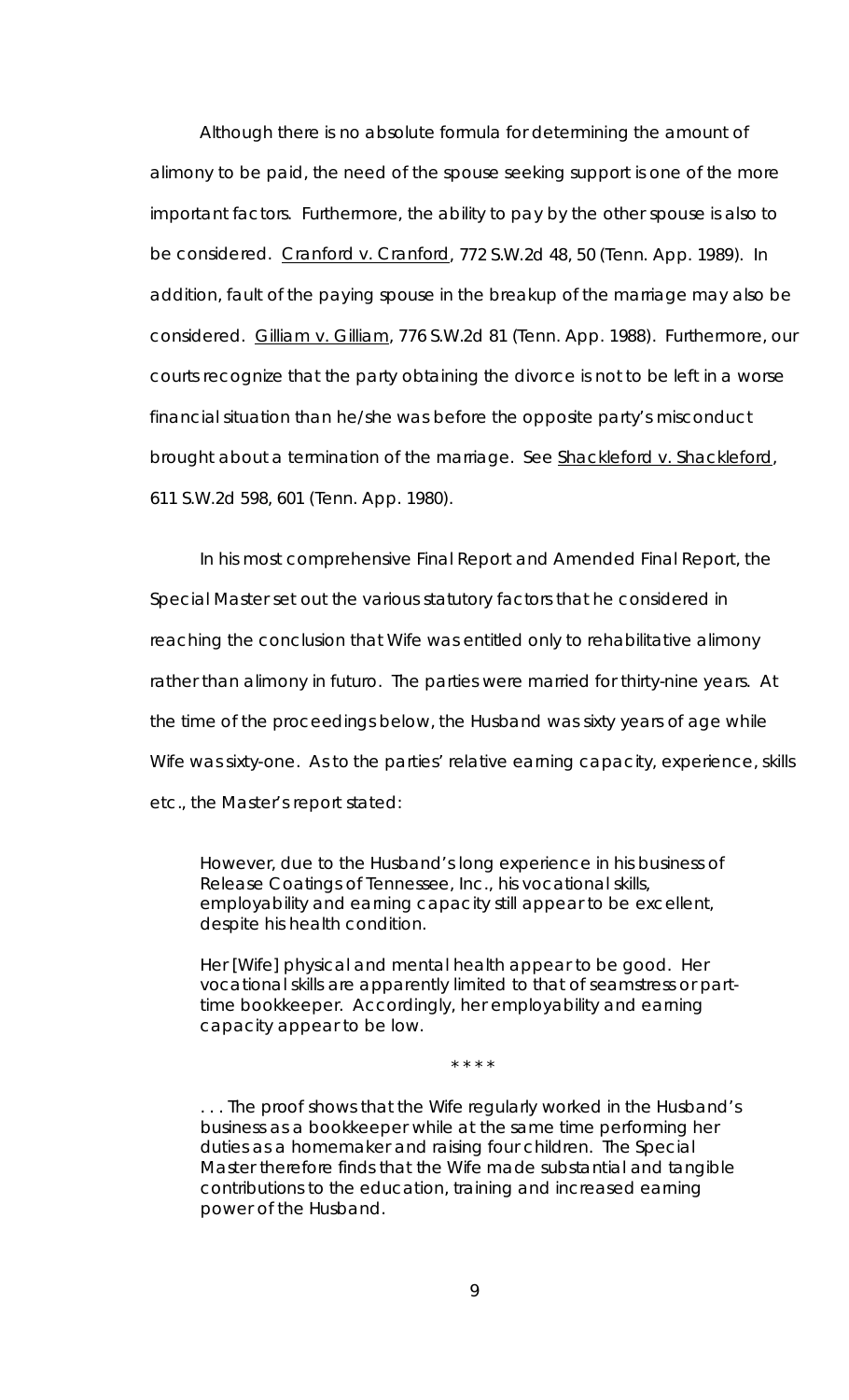The Special Master looked at the relative ability of each party for future acquisitions of capital assets and income. Due to Wife's lack of vocational skills and reduced opportunities for employment, the Special Master believed that she had little ability for future acquisitions of capital assets and income. Husband on the other hand, due to his ownership of Release Coatings, appears to at least have some opportunity for future acquisitions of capital assets and income. The Special Master's report stated in part:

\* \* \* \*

. . . The Special Master believes that the evidence is more then sufficient to find that the Wife adequately fulfilled her role not only as a mother and homemaker, but also as a co-employee rendering valuable services as a bookkeeper in the Husband's business. Accordingly, the Special Master finds that the contributions of the Husband and the Wife to the acquisition, preservation or appreciation of the marital property should be given equal weight. As to the dissipation of marital property, the evidence is clear that the Husband's conduct has been egregious, over \$147,000.00 having been secreted or dissipated by him (excluding interest) and he should bear the burden accordingly.

The Special Master made these findings in his consideration of T.C.A. § 36-5-

 $101(d)(1)(B)$ , one of the relevant factors to be considered in awarding rehabilitative

alimony:

(B)The relative education and training of each party, the ability and opportunity of each party to secure such education and training, and the necessity of a party to secure further education and training to improve such party's earning capacity to a reasonable level.

Mr. Long has a college education, and has a going business.... Mrs. Long in comparison, has had only a year of college, and some accounting training at technical and vocational institutions during the 1970's, but has no training on computers. Although she is a seamstress, it does not appear that she will be able to earn sufficient amounts of income from seamstress work. Due to her age, it appears that she may not be able to receive further education and training to improve her employability or earning capacity to a reasonable level prior to her reaching a normal retirement age of sixty-five.

Concerning subsection (K), "Relative Fault," the Special Master found as

follows: "The Husband has stipulated to inappropriate marital conduct. . . ."

Proof was also introduced regarding the Husband's intimate relationship with one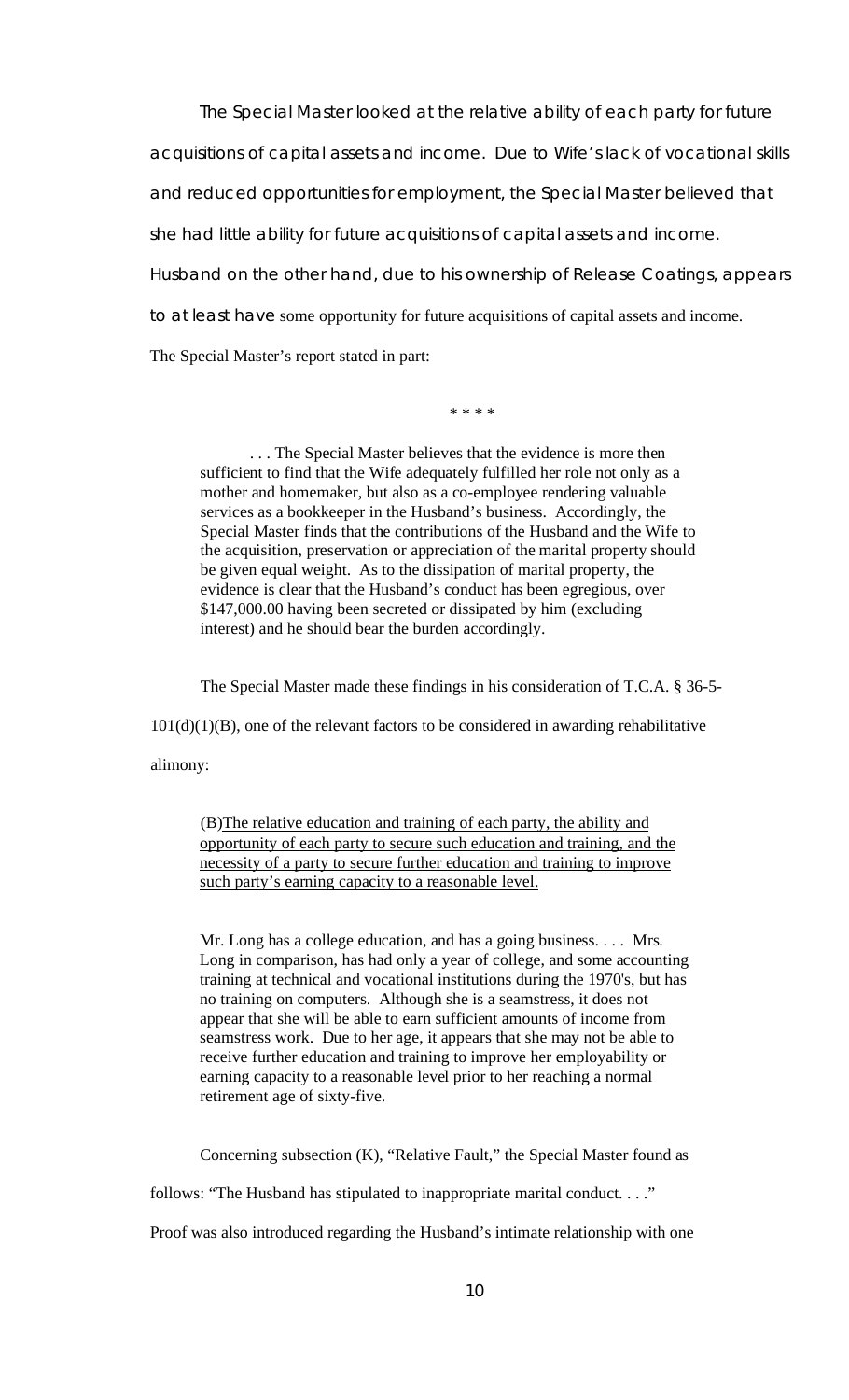Leona Powers, both before and after the filing of the divorce complaint. Although the Husband and Mrs. Powers both testified that they had no intimate sexual relations prior to the divorce proceedings, the circumstances of their conduct, such as taking out-oftown trips together overnight, and Mr. Long having spent the night at Ms. Powers' residence prior to the divorce, coupled with the apparent propensity of Mr. Long to attempt to conceal or secret assets during the marriage, casts serious doubt on his credibility. Husband's conduct was certainly inappropriate marital conduct, whether or not adultery was committed.

Even disregarding the affair with Ms. Powers, of perhaps greater concern to the Special Master was proof that the Husband secreted substantial assets during their marriage, and his failure to disclose this until confronted with documents produced by the Special Master in connection with the preparation of his initial report. Accordingly, the Special Master has taken into account the Husband's fault in determining the rehabilitative alimony award.

In addition to the above, the record stands uncontradicted to the effect that Husband inflicted other emotional and physical abuse on Wife, in particular, during the latter years of their marriage. The record clearly reflects that these parties enjoyed a high standard of living in many ways. The parties took numerous foreign trips to Australia, the Far East, and various countries in Europe. As sole owner of Release Coatings, Husband, while drawing a reasonably modest "salary," would pay himself substantial bonuses at the end each year to fund their lifestyle. Based upon the facts before us, we are of the opinion that the Special Master along with the trial court abused its discretion in classifying the alimony to be paid to Wife as rehabilitative, rather than *in futuro*. Therefore, we hold that the amount of alimony awarded shall be paid to Wife as alimony *in futuro*, to be terminated upon her death or remarriage.

II.(W) Dissipation of Certain Assets.

Wife contends that the trial court erred in failing to find that Husband dissipated the parties' marital assets when he waived his 11/18th interest in his mother's home and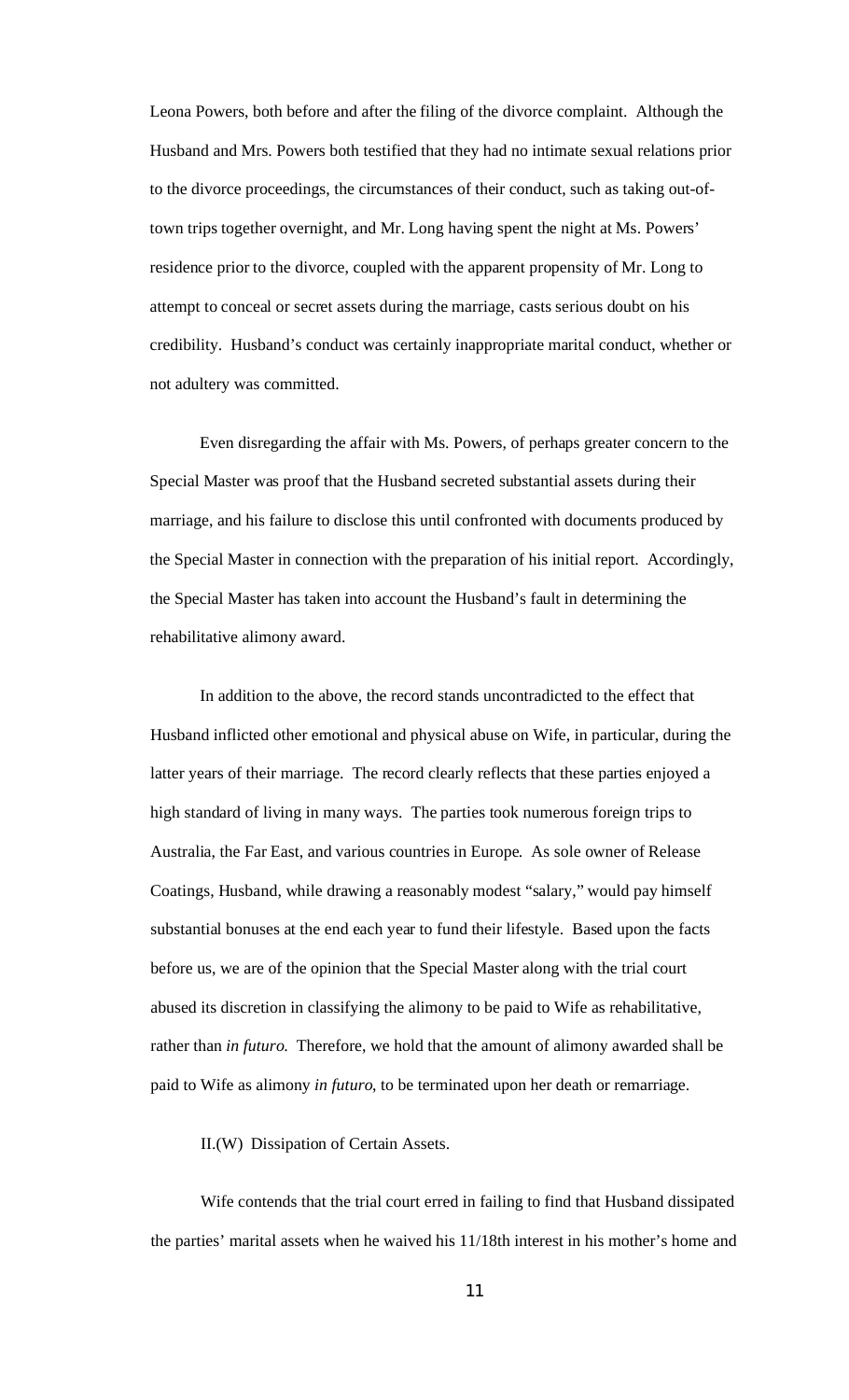(2) when he failed to demand and receive payment of a loan he had formally made to a family member.

As to the first portion of this issue, we are dealing with the matter of Husband's interest in real estate in North Carolina that had been purchased for Husband's mother. The history of this transaction, well documented by a paper trail of deeds and court orders, is as follows:

(1) Elizabeth Long conveyed the subject property to Husband and Wife by warranty deed dated 30 January 1969.

(2) On July 11, 1975, Husband and Wife reconveyed the property to Elizabeth Long.

(3) On July 11, 1975, Elizabeth Long conveyed a life estate to one of her sons, Ben Lee Long at the same time retaining a remainder interest.

(4) On December 29, 1975, Elizabeth Long conveyed an undivided one-half interest in fee to Husband (defendant here) subject to the life estate previously conveyed to Ben Lee Long.

(5) On August 10, 1976, Ben Lee Long quit-claimed his life estate back to Elizabeth Long.

(6) On August 31, 1984, Leslie Long and Wife, a brother of defendant, conveyed any interest that he would inherit from Elizabeth Long to Husband.

(7) A partition suit was filed by Husband and Wife against all other heirs of Elizabeth, with the exception of Leslie, seeking a court order to sell the North Carolina property. This was done on June 2, 1987 in Jackson County, North Carolina.

(8) On December 14, 1987, pursuant to a court order of the Superior Court of Jackson County, North Carolina, a commissioner's deed was executed to consummate an earlier public sale of the property to John E. Long, a brother of Husband, for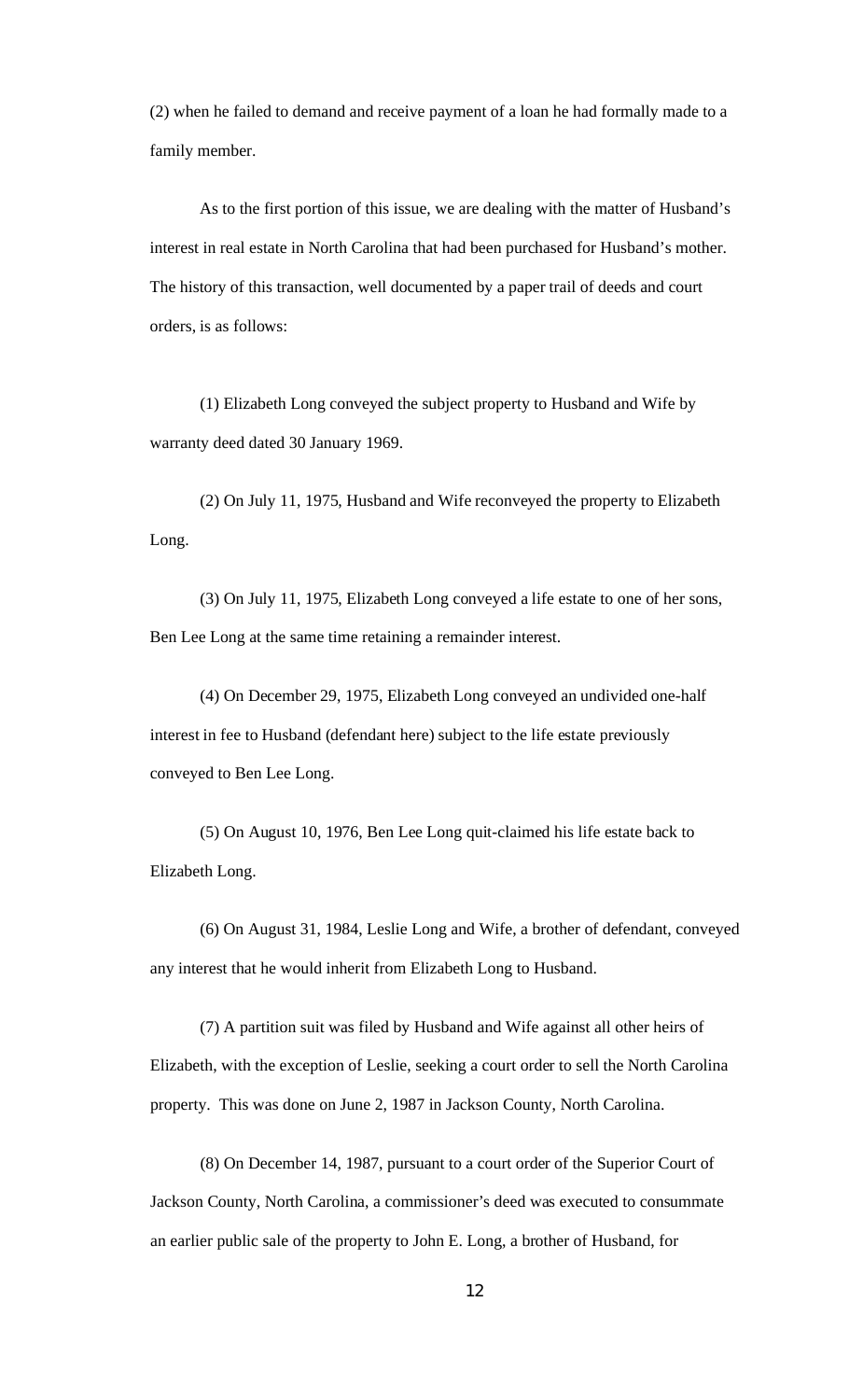\$63,100.00. The commissioner's deed reflected that the grantee, John E. Long, paid into court \$22,456.59 and that he also waived paying into the court his 1/18 interest, amounting to \$3,386.95. Defendant likewise waived being compensated for his 11/18 interest, amounting to \$37,256.49.

In essence, defendant gave up his right to have John E. Long pay to the commissioner, for defendant's benefit, the sum of \$37,256.49, which in turn would have been paid over to him. By waiving this payment he dissipated, secreted, or gave away these funds, putting them out of the reach of Wife. There is no material evidence in this record to support a finding of the contrary. Upon remand we direct that the chancellor, following the procedure set forth by the Special Master in his amended final report, make the appropriate adjustment in the division of assets by ordering Husband to pay one-half of \$37,256.49 to Wife, plus interest.

As for the alleged failure of Husband to collect the outstanding balance of \$4,400.00 of a \$5,000.00 loan made to his brother, we think there is material evidence in the record to support the concurrent finding as to this issue. We resolve this issue in favor of Husband.

III.(W) The Method of Evaluating the Household Furnishings.

Wife contends that the Special Master erred as a matter of law in the method by which he valued the parties' household furnishings. In his final report he valued them at \$15,000.00, setting aside furnishings worth \$14,000.00 to the Wife and \$1,000.00 to Husband. Both Husband and Wife testified as to the value of their furnishings. Wife testified that in her opinion the fair market value of those furnishings was \$3,500.00. On the other hand Husband testified that these furnishings had a replacement value of \$15,000.00 and that Wife's share was worth \$14,000.00. Husband offered no testimony as to the fair market value of these items. It is clear from the record that the Special Master adopted Husband's testimony concerning value.

In Stephenson v. Stephenson, 1993 WL 298908 (Tenn. App. 1993), a domestic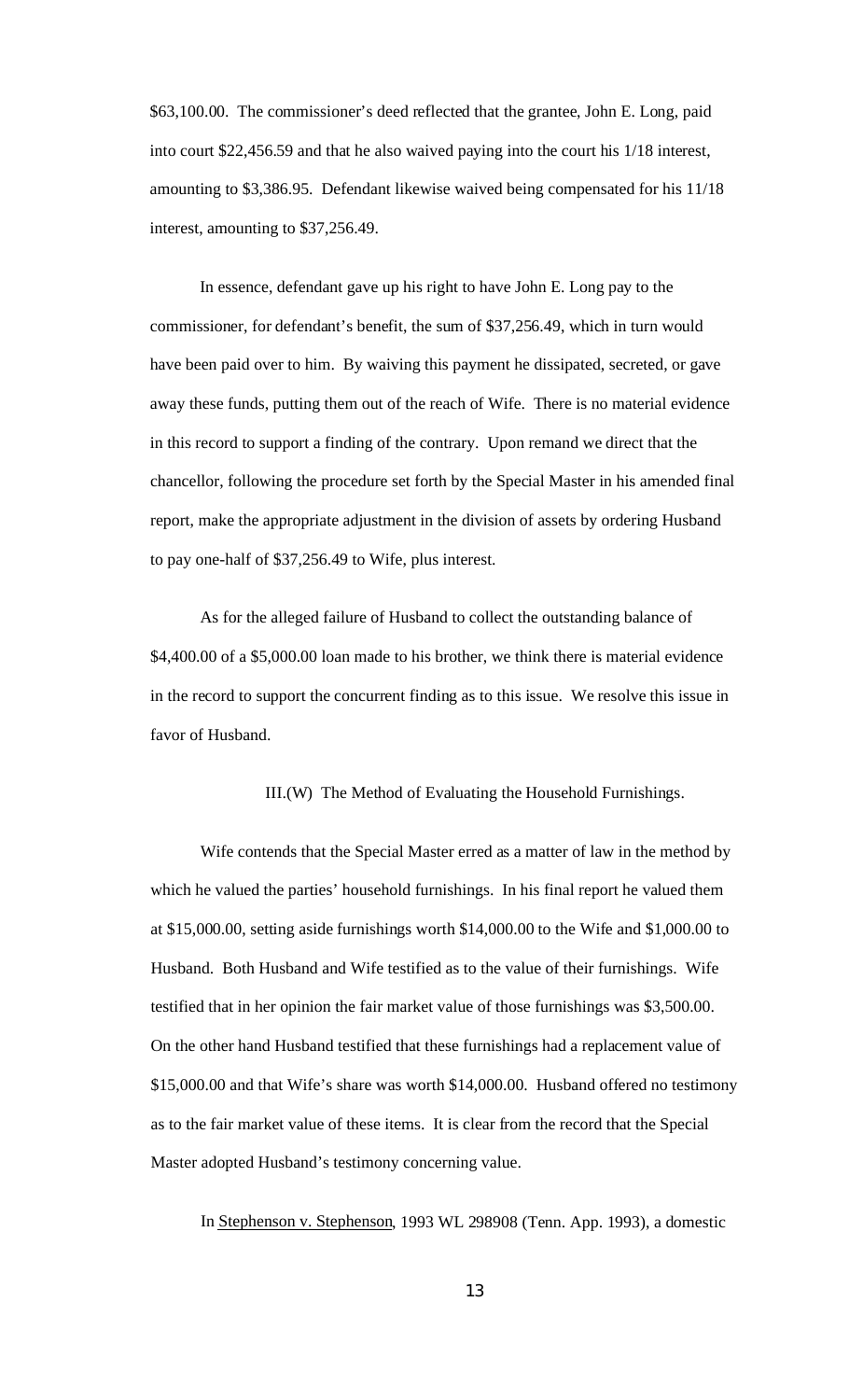relations case involving among other things the division of the parties' marital property, Wife testified that the household goods of the parties was worth \$7,075.00, while Husband testified that they were worth \$20,000.00. The trial court accepted the Wife's valuation. Husband contended that this was error, for the reason that Wife's valuation was based upon the fair market value of the household goods rather than their replacement costs. While the Stephenson court found that the household furnishings had a value more than that fixed by Wife and less than that fixed by Husband, the court stated that "we reject Husband's contention that the parties' household goods be valued at replacement value."

In Wallace v. Wallace, 733 S.W.2d 102, 107 (Tenn. App. 1987), this court stated that "the burden is on the parties to produce competent evidence of value, and the parties are bound by the evidence they present." The Husband failed to produce any evidence concerning the fair market value of the parties' furnishings, thereby leaving as the only competent proof before the Special Master the testimony of wife concerning their fair market value. Accordingly, we reverse the chancellor and find that the fair market value of the furnishings of the parties should be fixed at \$3,500.00. Exercising our inherent right to award these furnishings, we do so by awarding the value of the household furnishings involved to Wife. This figure should be used by the court in making any adjustment in asset values between the parties.

#### IV.(W) Alleged Imbalance in Payment of Costs.

Wife contends that as a result of a series of orders, one by the chancellor and one based upon a finding of the Special Master, she has been taxed with part of the costs that should have been borne by Husband, by virtue of the utilization of marital assets subsequently awarded to her by the Special Master. The record reflects that the following circumstances created the problem with which we are now dealing. In the early stages of this litigation, Husband filed a petition for contempt against Wife, contending that she had removed from bank accounts that were in the joint name of the parties the sum of \$17,000.00, and attempted to hide these funds. A hearing was held,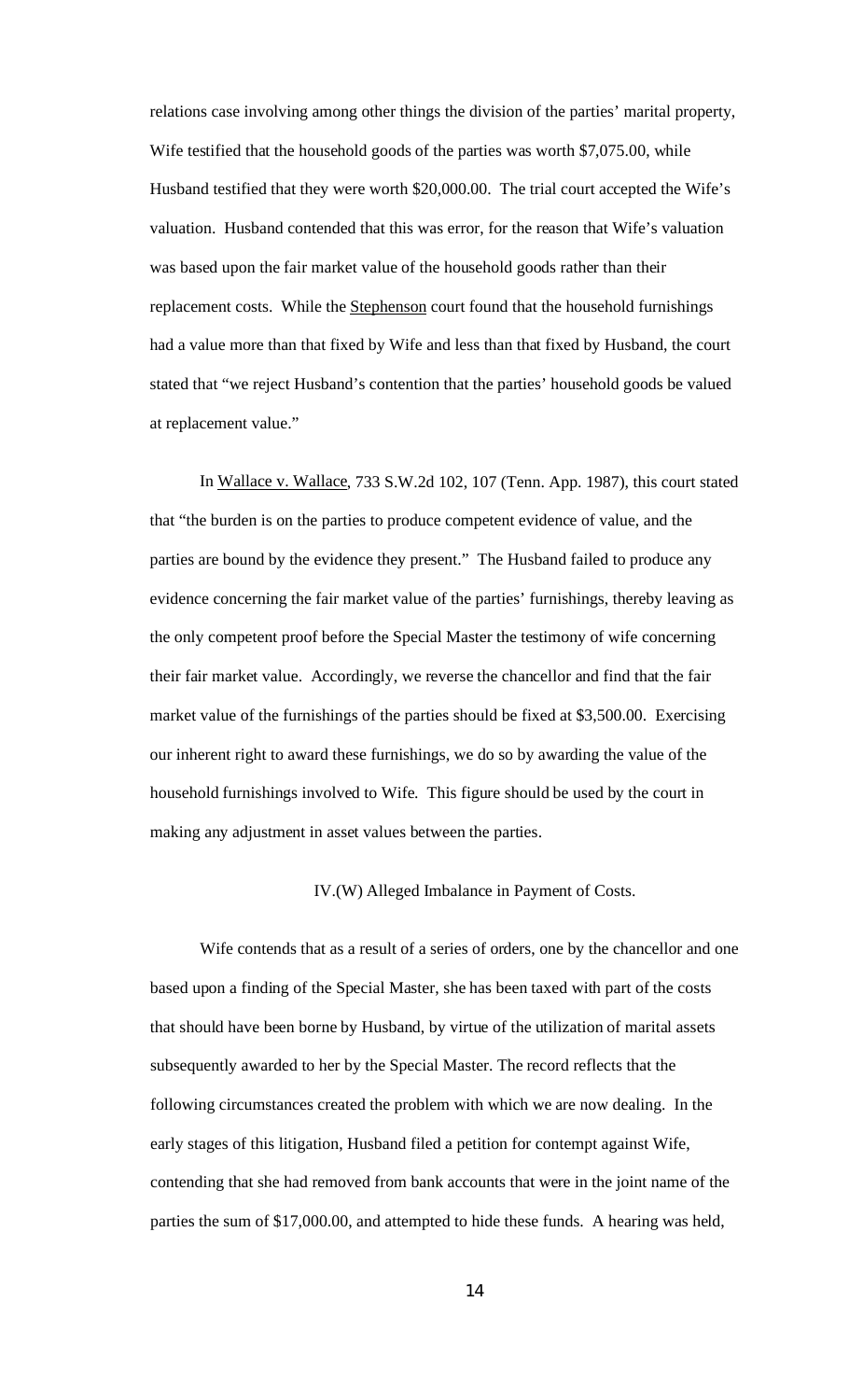following which the chancellor entered an order in which he found that Wife had removed \$15,000.00 from the personal assets of the parties. Wife was directed to pay \$15,000.00 "into the registry of the court." This order was entered in May 1990, well before the protracted hearings before the Special Master began.

In order to comply with this order, Wife deposited with the clerk and master of the Chancery Court of Shelby County three certificates of deposit issued by Leader Federal Savings and Loan Association, having a total face value of \$22,318.00. Subsequently, in June 1991, the chancellor entered a consent order to allow payment of interim compensation and expenses to the Special Master, totaling \$14,821.36. This order provided in part that "to the extent any certificates of deposit or other funds on deposit with the clerk and Master of this Court, the foregoing fees and expenses shall be paid out of such funds. . . ." Accordingly, these expenses were paid with funds derived from these three certificates of deposit placed with the clerk and Master by Wife pursuant to the earlier order of the chancellor.

The final report of the Special Master awarded these three certificates of deposit to Wife in her sole and separate name as part of the division of marital property. Apparently, the fact that almost \$15,000.00 in round figures had been paid out by the clerk and master as intermediate expenses and compensation in connection with the Special Master's services was subsequently overlooked by the court when fees and costs of the Special Master were assessed 50% to each of the parties. What ultimately became Wife's sole assets were used in part to pay Husband's portion of these intermediate fees and expenses.

While this appears to have been an oversight on the part of the court and the Special Master, we are of the opinion that Wife's complaint is justified. It appears at first blush that Wife has been forced to pay \$7,500.00 too much as a result of the payment from these escrow funds. However, as this court is of the opinion that 85% of the Special Master's fees and expenses should be born by Husband as a result of his conduct which we have described elsewhere in this opinion, this means that this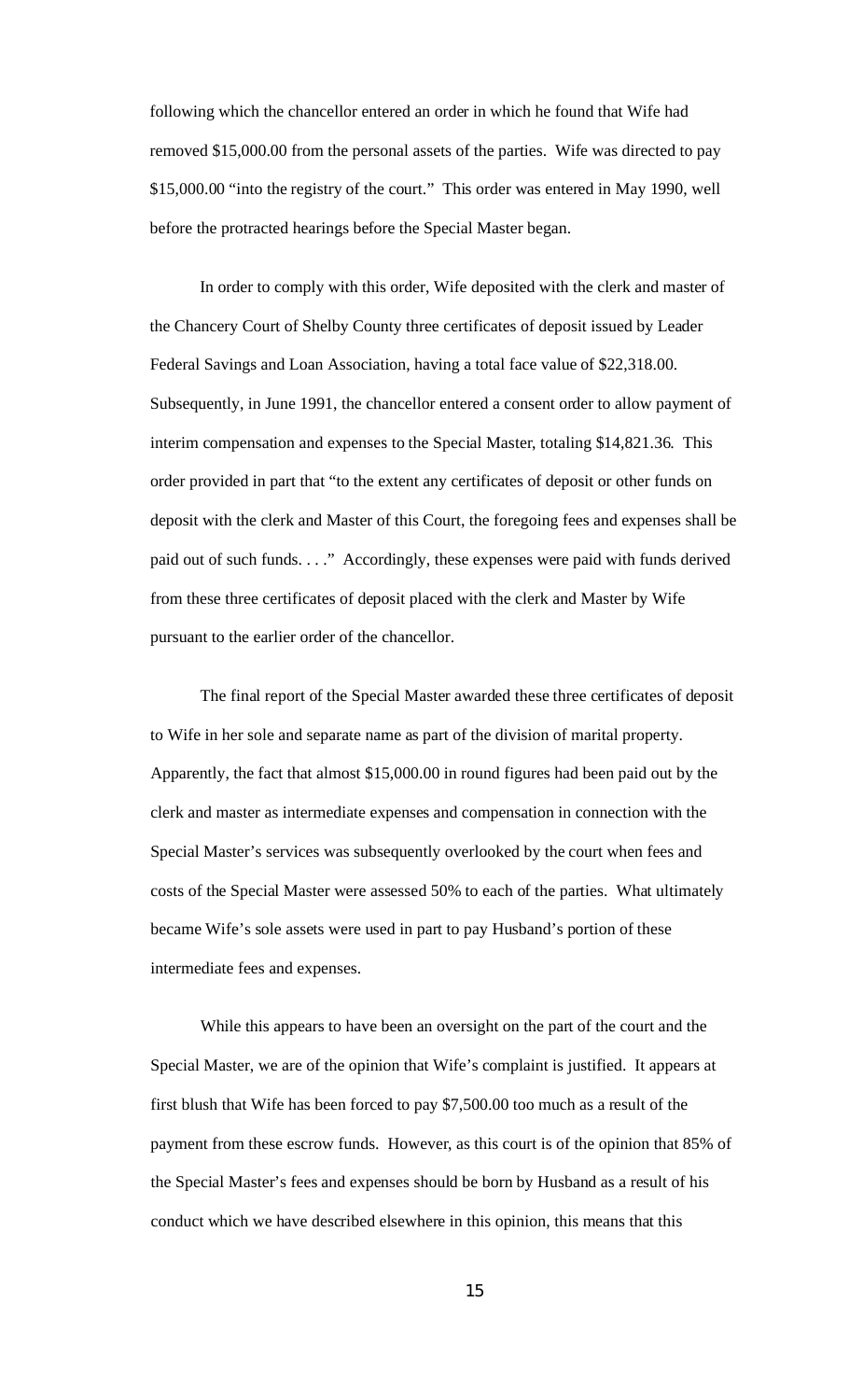transaction inured even more to the benefit of Husband. In keeping with our holding, only \$2,250.00 of these advanced interim payments should have been charged to Wife with the balance of \$12,750.00 assessed to Husband.

Without requiring another hearing, it is the opinion of this court that this matter can be rectified by requiring Husband to pay to Wife an additional sum of \$12,750.00 as his portion of the costs and expenses paid. It is so ordered.

#### V.(W) The Awarding of the Special Master's Fees

Over the course of these proceedings there were at least four hearings held by the Special Master. In addition to the master's fees, there were fees and charges of other experts involved in this matter, including but not limited to real estate appraisers and auditors. The Special Master's recommendation in this regard, approved by the chancellor, was that the Master's fees, along with these and the other expenses, should be allocated "equally among the parties," or 50% to Husband and 50% to Wife. His justification for doing so was as follows: "The services of the Special Master, inasmuch as they involve evaluation and division of the parties' assets in the case of the parties own inability to do so, should be deemed to have inured to the benefit of each of them equally."

The taxing of and assessing of costs by the trial court, along with fees for proceedings such as we had in this case, rests in the discretion of the trial court. We consider it on appeal without any presumption of correctness, examining the manner in which it was done to ascertain as to whether or not in the opinion of this court, based upon this record, the trial court did or did not abuse its discretion. In our opinion there was an abuse of discretion.

First of all, as for the Master's reasoning, many hearings in our courts inure to the benefit of both parties, but that does not necessarily dictate that we tax the costs equally. In this case, the divorce proceedings were clearly brought about by Husband's infidelity, emotional and physical abuse, and dissipation and/or secreting of the parties'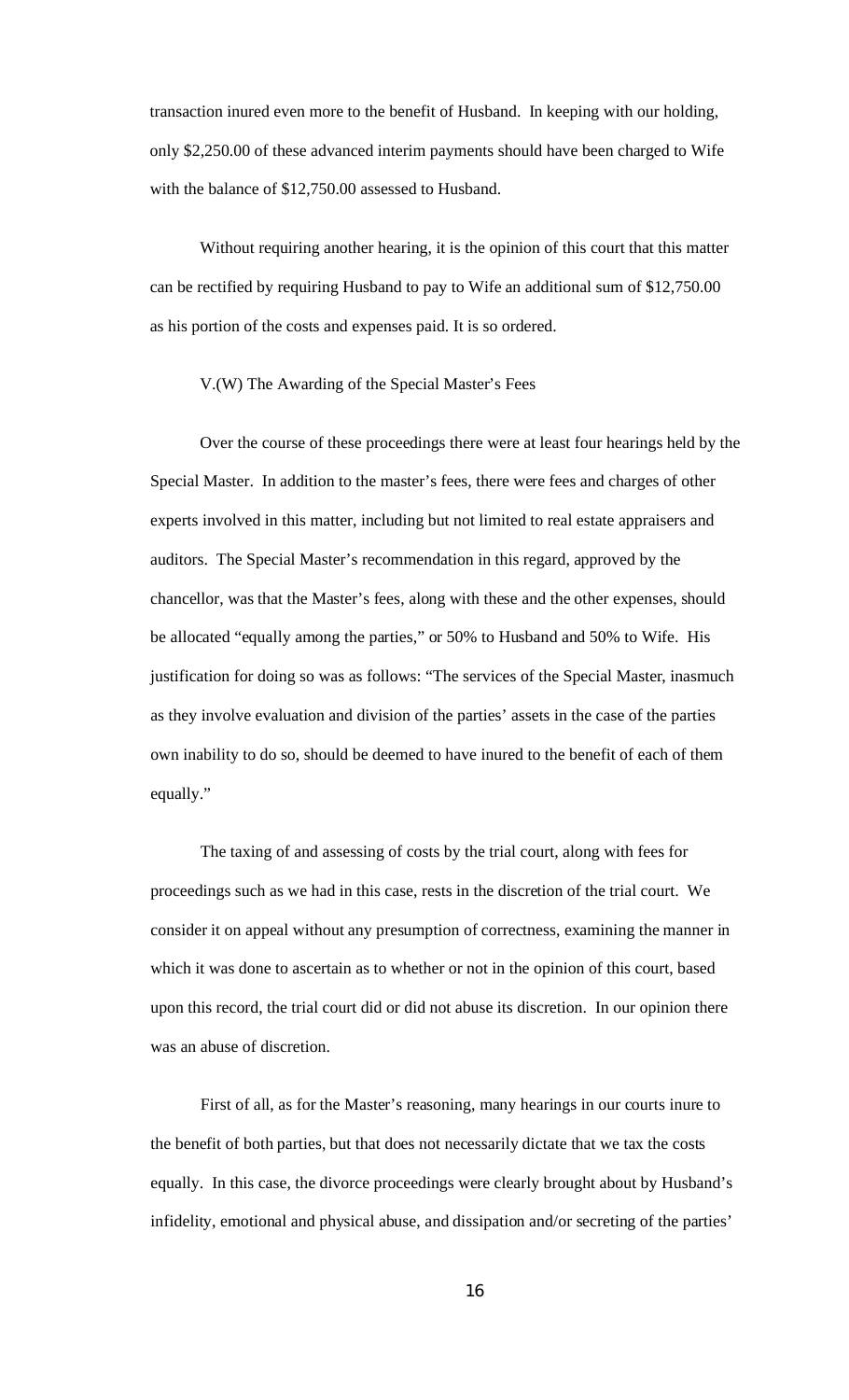marital assets. There are no findings in this record whatsoever that reflect upon any aspect of the life, conduct and financial dealings of Wife.

The Special Master in his uncontradicted report, characterized the behavior of Husband in dissipating and/or secreting the parties' marital assets as "egregious," or in common English, outrageous. In his "Amended and Supplement to Final Report" filed in February 19, 1994, the Special Master stated that the hearings of April 20 and June 17, 1993 "primarily involved the issue as to what assets were secreted or dissipated by Mr. Long." Thereafter, there were two supplements to the Special Master's final report made by him, one in February 1994 and one in October 1994. To each of these supplemental reports Husband filed objections, necessitating a further hearing in each case. These two hearings generated \$6,003.00 in fees of the total amount awarded. As to these two hearings the Special Master found that Husband had no basis for any of the positions taken in the objections as filed. Under these circumstances, we are of the opinion that it was inappropriate to divide the fees and charges equally among the parties, considering that the divorce as well as the majority of these proceedings before the Special Master was brought about by the conduct and misconduct of defendant. Accordingly, we modify the decree of the chancellor below in this regard and assess the fees and charges involving the Special Master's proceedings as follows: to Husband, 85%; to Wife 15%.

Accordingly, the judgment of the trial court is affirmed as modified. Costs on appeal are taxed to Husband for which execution may issue if necessary. This cause is remanded to the Chancery Court of Shelby County for further proceedings not inconsistent with this opinion.

TOMLIN, Sr. J.

FARMER, J (CONCURS)

\_\_\_\_\_\_\_\_\_\_\_\_\_\_\_\_\_\_\_\_\_\_\_\_\_\_\_\_\_\_\_\_\_\_\_\_\_\_\_\_\_

\_\_\_\_\_\_\_\_\_\_\_\_\_\_\_\_\_\_\_\_\_\_\_\_\_\_\_\_\_\_\_\_\_\_\_\_\_\_\_\_\_